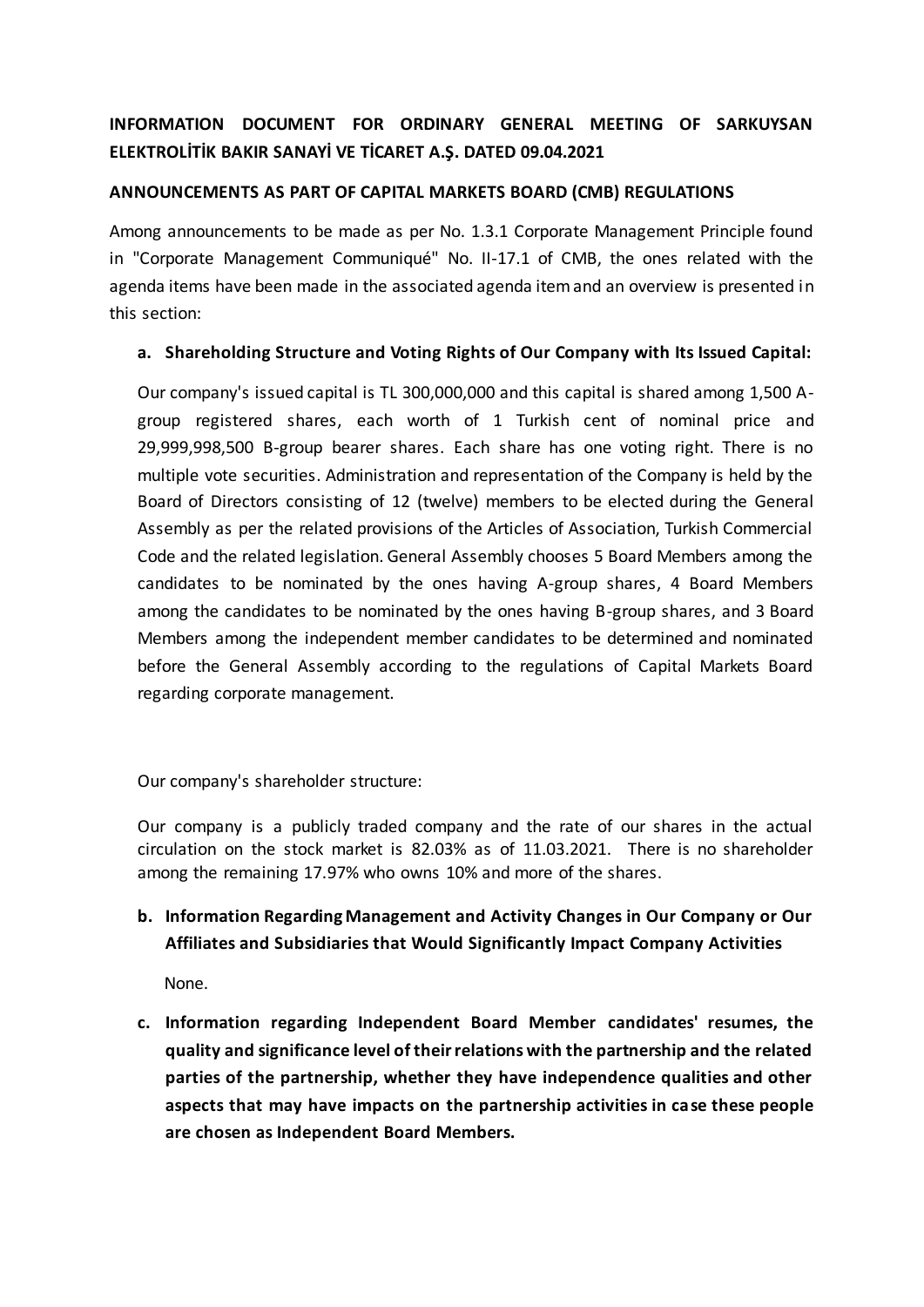Our General Assembly to be held on 09.04.2021 involves election of Independent Board Members.

Information regarding Independent Board Member candidates are given below:

## **Prof. Dr. Mehmet BAHTIYAR (Independent Member)**

Bahtiyar was born in Andırın district of Kahramanmaraş on 27.06.1963. After finishing Adana Boy's High School in 1982, he continued his studies at Dicle University's Law Faculty and finished with a degree.

After receiving master's education as a graduate student, he finished his doctorate at Istanbul University's Law Faculty in 1993 and received the title of "Doctor of Private Law." He has traveled to F. Germany a few times in order to improve his foreign language skills and make some research.

After taking up roles at Dicle and Kocaeli Universities as Assistant Professor, he received the title of "Associate Professor" in 2000. He began working at Kocaeli University's Law Faculty in 2006 as "Commercial Law Professor." He was assigned to Yeditepe University's Law Faculty in 2014. Along with Yeditepe, he gives lectures at Bahçeşehir and Kadir Has Universities as well. He has published 10 books and around 70 articles in the fields of commerce, banking, capital markets, law of obligations and protection of consumers.

He qualifies as a non-executive independent person as per the Corporate Management Principles of CMB and he may be elected as an independent member.

### **Ayhan Zeytinoğlu (Independent Member)**

Finishing his elementary, secondary and high school education at Gölçük, Kocaeli, Zeytinoğlu completed his undergraduate studies in London. He completed his business education at Indiana University, USA in 1980 and graduated in 1983 in honor list. He started his graduate studies in 1983 at Butler University in the field of International Finance and completed his studies successfully in 1985. He still continues his doctorate studies at Marmara University's Institute of European Community in the subject of European Union's Agricultural Subsidies.

He works as the General Manager at Zeytinoğlu Yem Tarım ve Endüstriyel Ürünler A.Ş. which is a family business and is responsible for mainly Financial matters.

At the same time, he assumed the role of Vice President of Board of Directors at Autoport Port Operations, a partnership of Arkas and Zeytinoğlu Group, and works as the General Coordinator at Zeytinoğlu Denizcilik A.Ş.

He took charge in the establishment of Kocaeli Chamber of Industry in 1989 and still is in the Board of Directors today. He was elected as Vice President in 1995 and as President of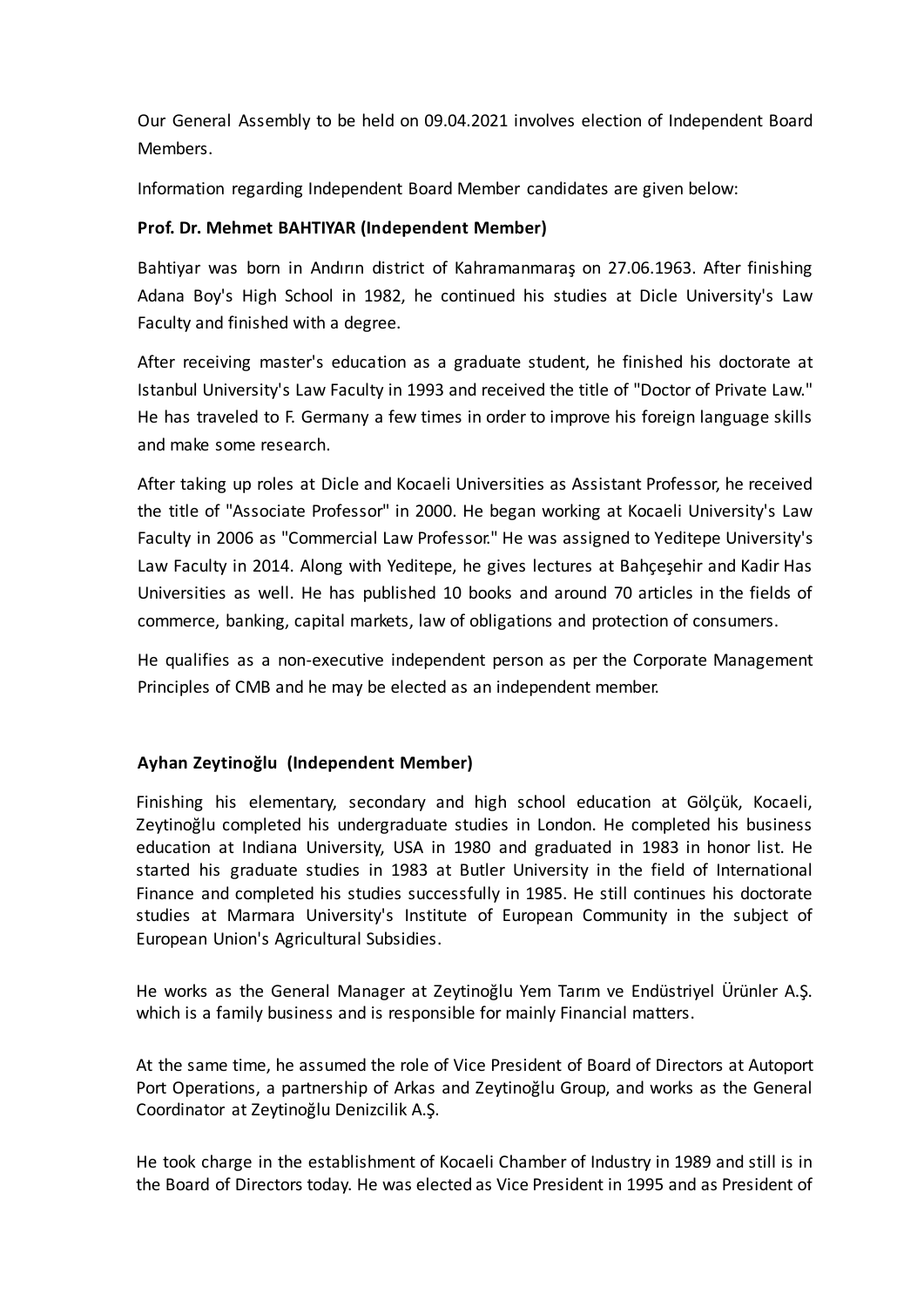Board of Directors of Kocaeli Chamber of Industry in January 2009. He was re-elected in the elections of May 2013 and April 2018 and continues his role as President of Board of Directors of Kocaeli Chamber of Industry. He assumed Vice Presidency of TOBB in June 2018 and continues to work in this role.

In July 2015, he was elected as the President of Board of Directors of Economic Development Foundation (İKV), a non-governmental organization which specializes on EU and Turkey - EU relations. He continues his work at the same capacity there after being reelected for the second period of management in July 2017.

He qualifies as a non-executive independent person as per the Corporate Management Principles of CMB and he may be elected as an independent member.

#### **Virma Sökmen (Independent Member)**

Virma Sökmen completed her secondary and high school education at Galatasaray High School. In 1988, she finished her studies as a Financing Major and Mathematics Minor in the Honors List at LaSalle University, Philadelphia, USA.

In 1992, she worked as an Analyst in the Investment Banking Department of Körfezbank and was involved with Privatization and Merger / Acquisition operations. For a short period of time in 1993, she worked at Research Department of Çarşı Securities and later started working for Midland Bank as an Analyst. Until the end of 2015, she worked in different positions in HSBC Group's core which included Midland Bank. She assumed an active and leading role in the establishment and management of Corporate Banking Department. She managed the marketing operations for many products of the Bank as Assistant General Manager, such as syndication, credit, foreign trade, derivatives and risk management. She was included in the universal talent pool of HSBC Group. At the beginning of 2016, she worked as Managing Partner in Credia Partners Consultancy Inc. She is involved in Merger / Acquisition and Subordinated Loan Operations in this company. And as of the beginning of 2019, she took the role of Independent Board Member role at Yapı Kredi Bank as well as being included in the Corporate Management Committee. As of March 2020, she has become Loan Committee Member at Yapı Kredi Bank as well.

She has memberships at TUSIAD, IWF and similar organizations.

She participated in the Management Certificate program in Harvard Business School. She participated in International Independent Board of Directors training for 6 months which was conducted jointly by Financial Times and Pearson.

She has advanced degree knowledge of English and French.

He qualifies as a non-executive independent person as per the Corporate Management Principles of CMB and he may be elected as an independent member.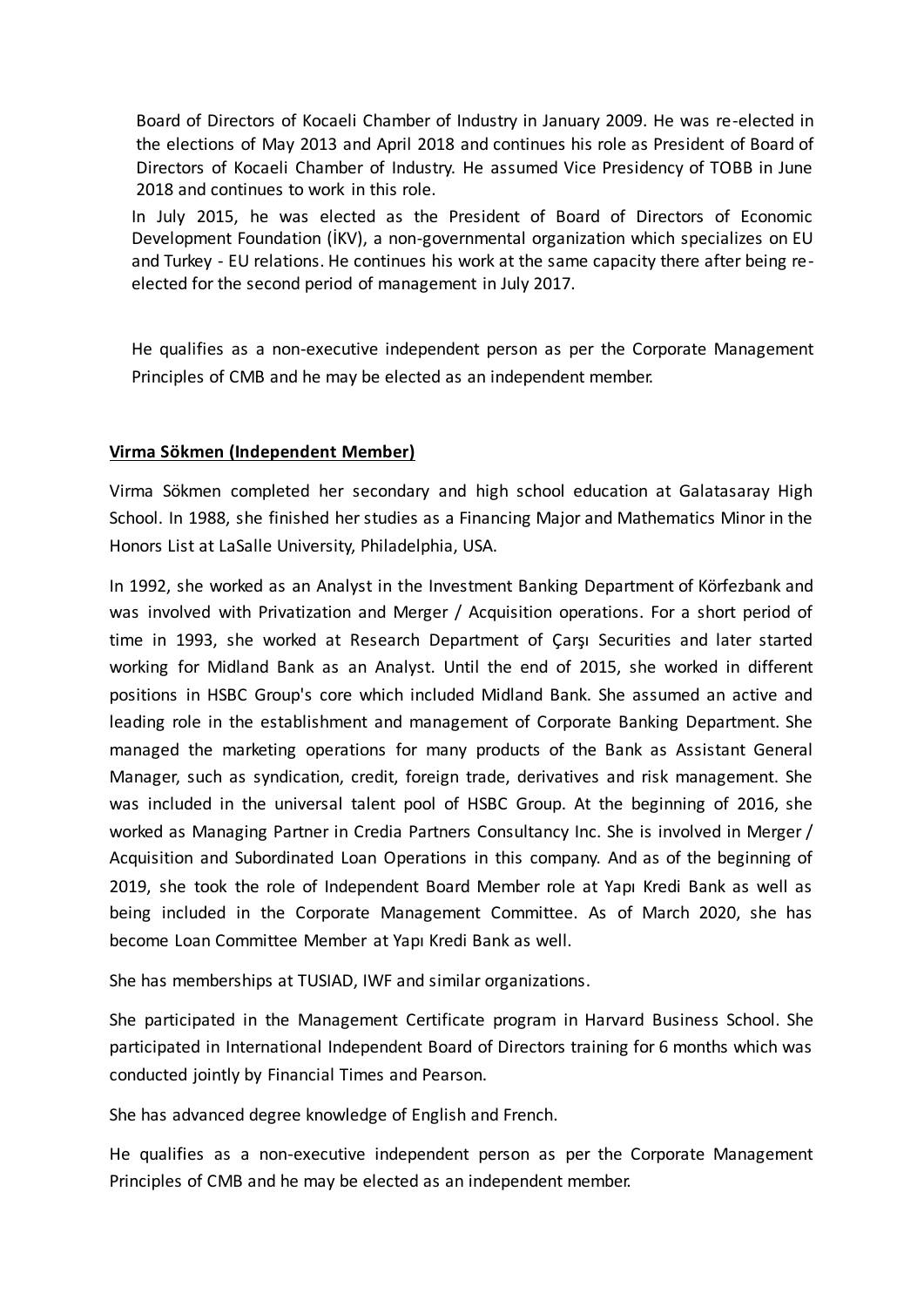### **ç. Information Regarding Requests of Shareholders to Add Items to the Agenda:**

No request was made by the shareholders to add other items to the agenda for the Ordinary General Meeting which will include discussions of 2020 activities.

#### **REVIEW OF AGENDA ITEMS OF ORDINARY GENERAL MEETING DATED 09 APRIL 2021**

### **1) Opening and establishing the Chairmanship of the Meeting;**

 As per Turkish Commercial Code, Capital Market Code and related regulations, Meeting Chair, consisting of Chairman, Vote Collectors and Minutes Clerk, will be determined to supervise the General Assembly Meeting.

## **2) Authorization of Meeting Chair for the signing of General Assembly Meeting Minutes and the list of attendants;**

As per the provisions of Turkish Commercial Code, authorization of the Meeting Chair will be voted by the General Assembly in order to take minutes of the decisions taken in the General Assembly.

# **3) Reading and discussion of Annual Report of the company prepared by the Board of Directors for the period of 2020;**

As per Turkish Commercial Code, Capital Market Code and related regulations, 2020 Annual Report prepared by the Board of Directors will be read and discussed. Information will be given about Board of Directors' Annual Report, which has been provided for the review of our shareholders as of 12.03.2021 at our Company Headquarters, at our contact points located at Perpa Business Center A Blok Floor 7-8 No:733-735 Okmeydanı, Şişli Istanbul, Aegean Free Zone Nilüfer Sk. 19 Gaziemir-Izmir, Birlik Organized Industrial Zone, Batı Cad. No:4 34953 Tuzla Istanbul, and at Electronic General Assembly System of Central Registry Agency as of 11.03.2021 as well as the Company website on [www.sarkuysan.com.](http://www.sarkuysan.com/)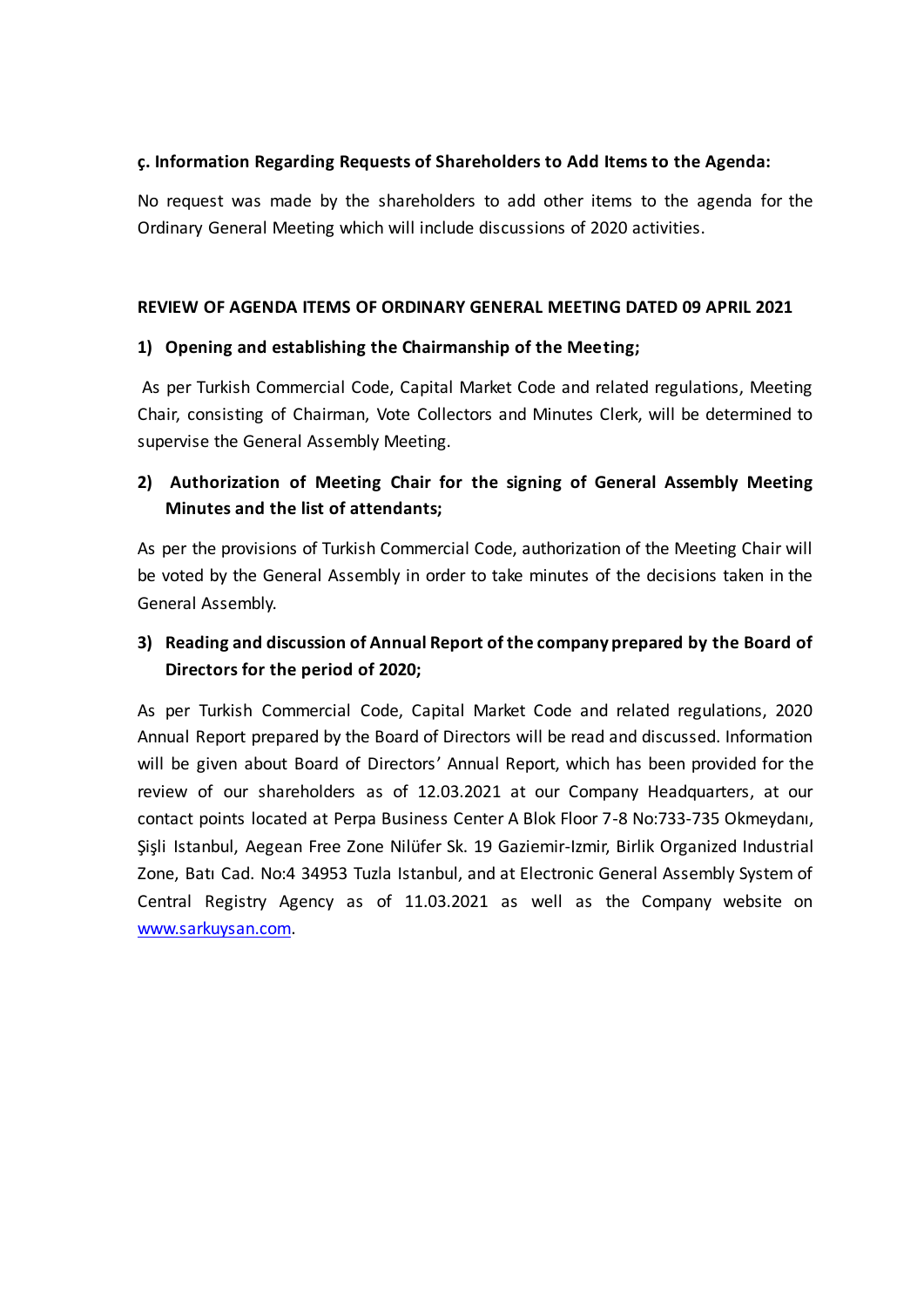## **4) Reading of the Independent Audit Report regarding 2020 accounting period;**

As per Turkish Commercial Code, Capital Market Code and related regulations, our Independent Audit Report, prepared by Güreli Yeminli Mali Müşavirlik ve Bağımsız Denetim Hizmetleri A.Ş., has been provided for the review of our shareholders at the locations mentioned in the 3rd article. The report in question will be read and provided for the information of our shareholders at the General Assembly.

## **5) Reading, Discussing and Approving Consolidated Financial Tables for 2020 Period;**

As per Turkish Commercial Code, Capital Market Code and related regulations, information will be given about our Financial Tables, which have been provided for the review and approval of our shareholders as of 12.03.2021 at our Company Headquarters, at our contact points located at Perpa Business Center A Blok Floor 7-8 No:733-735 Okmeydanı, Şişli Istanbul, Aegean Free Zone Nilüfer Sk. 19 Gaziemir-Izmir, Birlik Organized Industrial Zone, Batı Cad. No:4 34953 Tuzla Istanbul, and at Electronic General Assembly System of Central Registry Agency as of 11.03.2021 as well as the Company website at www.sarkuysan.com.

## **6) Acquittal of Board of Directors Members for the 2020 activities of our Company;**

As per Turkish Commercial Code, legislation and related regulations, acquittal of the Members of the Board of Directors for the activities of 2020 will be presented for the approval of the General Assembly.

# **7) Discussion and decision related to the use of 2020 profit, profit to be d istributed and rates of dividend shares as well as the distribution date;**

As per Turkish Commercial Code and Capital Market Code provisions, profit distribution suggestion of the Board of Directors will be submitted for the information and approval of the General Assembly.

# **8) Providing information to the shareholders on the bonds, securities and mortgages given by the company in favor of the 3rd parties,**

As per Article 12 paragraph 4 of Corporate Governance Communiqué numbered II-17.1 of Capital Markets Board, guarantees, securities and mortgages given by our company and/or Affiliates on behalf of third persons must be given as a separate item in the agenda of the ordinary general assembly meeting. Information found in the footnote 22.5 in our Consolidated Financial Tables dated December  $31<sup>st</sup>$ , 2020 will be presented to our shareholders in the General Assembly.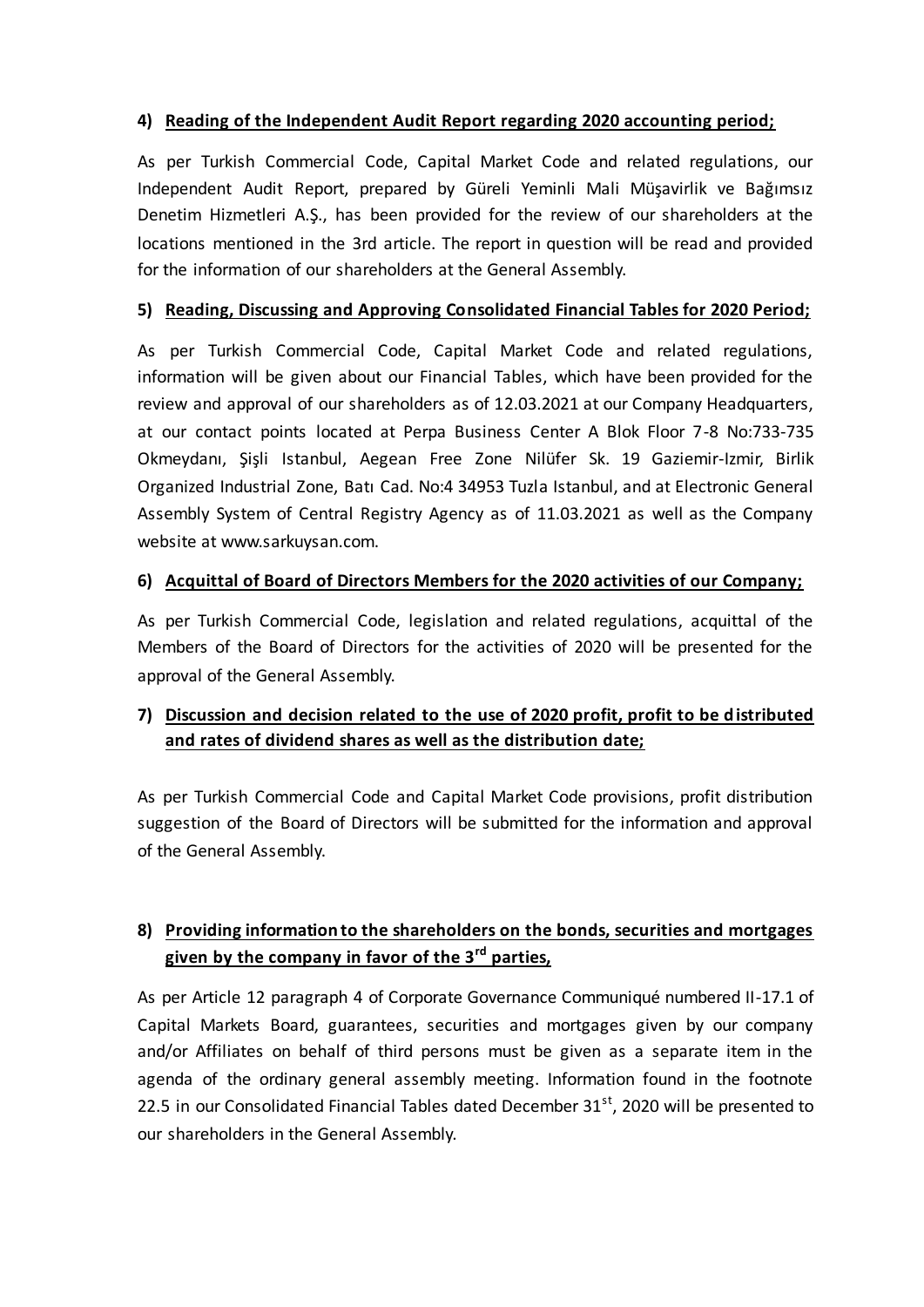**9) Increasing our capital ceiling which is on record in our Company 's articles of association article 6 titled "Capital" to 600,000,000.- TL and reading, discussing and deciding on the amendment of the following Article 6 of the articles of association for the new term in accordance with the permits obtained from the Ministry of Trade** 

| <b>Eski Metin</b>                                                                                                                                                                                                                                                                                                                                                                                                                                                                                                                                                                                                                                                                                                                                                                                                                                                                                                                                                                                                                                                                                                                                                                                                                                                                                                                                                                                                                                                                                                                                                                                                                                                                                                                                                                                                                                                                                                                                                                                                                                                                                                                                                                                                                                                                                                                          | Yeni Metin                                                                                                                                                                                                                                                                                                                                                                                                                                                                                                                                                                                                                                                                                                                                                                                                                                                                                                                                                                                                                                                                                                                                                                                                                                                                                                                                                                                                                                                                                                                                                                                                                                                                                                                                                                                                                                                                                                                                                                                               |
|--------------------------------------------------------------------------------------------------------------------------------------------------------------------------------------------------------------------------------------------------------------------------------------------------------------------------------------------------------------------------------------------------------------------------------------------------------------------------------------------------------------------------------------------------------------------------------------------------------------------------------------------------------------------------------------------------------------------------------------------------------------------------------------------------------------------------------------------------------------------------------------------------------------------------------------------------------------------------------------------------------------------------------------------------------------------------------------------------------------------------------------------------------------------------------------------------------------------------------------------------------------------------------------------------------------------------------------------------------------------------------------------------------------------------------------------------------------------------------------------------------------------------------------------------------------------------------------------------------------------------------------------------------------------------------------------------------------------------------------------------------------------------------------------------------------------------------------------------------------------------------------------------------------------------------------------------------------------------------------------------------------------------------------------------------------------------------------------------------------------------------------------------------------------------------------------------------------------------------------------------------------------------------------------------------------------------------------------|----------------------------------------------------------------------------------------------------------------------------------------------------------------------------------------------------------------------------------------------------------------------------------------------------------------------------------------------------------------------------------------------------------------------------------------------------------------------------------------------------------------------------------------------------------------------------------------------------------------------------------------------------------------------------------------------------------------------------------------------------------------------------------------------------------------------------------------------------------------------------------------------------------------------------------------------------------------------------------------------------------------------------------------------------------------------------------------------------------------------------------------------------------------------------------------------------------------------------------------------------------------------------------------------------------------------------------------------------------------------------------------------------------------------------------------------------------------------------------------------------------------------------------------------------------------------------------------------------------------------------------------------------------------------------------------------------------------------------------------------------------------------------------------------------------------------------------------------------------------------------------------------------------------------------------------------------------------------------------------------------------|
| <b>SERMAYE</b>                                                                                                                                                                                                                                                                                                                                                                                                                                                                                                                                                                                                                                                                                                                                                                                                                                                                                                                                                                                                                                                                                                                                                                                                                                                                                                                                                                                                                                                                                                                                                                                                                                                                                                                                                                                                                                                                                                                                                                                                                                                                                                                                                                                                                                                                                                                             | <b>SERMAYE</b>                                                                                                                                                                                                                                                                                                                                                                                                                                                                                                                                                                                                                                                                                                                                                                                                                                                                                                                                                                                                                                                                                                                                                                                                                                                                                                                                                                                                                                                                                                                                                                                                                                                                                                                                                                                                                                                                                                                                                                                           |
| MADDE - 6 - Şirket Sermaye Piyasası Kanunu hükümlerine göre kayıtlı sermaye<br>sistemini kabul etmiş ve Sermaye Piyasası Kurulu'nun 23.3.1983 tarih ve 75 sayılı izni<br>ile bu sisteme geçmiştir. Şirket'in kayıtlı sermaye tavanı 300.000.000,- TL.<br>(üçyüzmilyon Türk Lirası) olup her biri 1 KR. (bir Kuruş) itibari değerde 30.000.000.000<br>(otuzmilyar) paya bölünmüştür. Sermaye Piyasası Kurulunca verilen kayıtlı sermaye<br>tavanı izni, 2017-2021 yılları (5 yıl) için geçerlidir. 2021 yılı sonunda izin verilen kayıtlı<br>sermaye tavanına ulaşılamamış olsa dahi, 2021 yılından sonra yönetim kurulunun<br>sermaye artırım kararı alabilmesi için; daha önce izin verilen tavan ya da yeni bir<br>tavan tutarı için Sermaye Piyasası Kurulundan izin almak suretiyle genel kuruldan yeni<br>bir süre için yetki alması zorunludur. Söz konusu yetkinin alınmaması durumunda Şirket kuruldan yeni bir süre için yetki alması zorunludur. Söz konusu yetkinin alınmaması<br>yönetim kurulu kararı ile sermaye artırımı yapamaz. Şirketin çıkarılmış sermayesi<br>300.000.000,- TL (üçyüzmilyon Türk Lirası) dir. Bu sermaye her biri 1 KR (bir Kuruş)<br>itibari değerde 1.500 (binbeşyüz) adet A grubu nama yazılı, 29.999.998.500 adet B<br>grubu hamiline yazılı paya bölünmüştür. Bu sefer artırılan 100.000.000,-TL'lik<br>sermayenin 1.934.965,- TL'si Birlesme Primi hesabından, 98.065.035,-TL'si Olağanüstü 100.000.000,-TL'lik sermayenin 1.934.965,- TL'si Birlesme Primi hesabından,<br>Yedekler hesabından karşılanmıştır. Yönetim kurulu, 2017-2021 yılları arasında<br>Sermaye Piyasası Kanunu ve ilgili mevzuat hükümlerine uygun olarak gerekli gördüğü<br>zamanlarda kayıtlı sermaye tavanına kadar grup belirlemek suretiyle nama veya<br>hamiline yazılı pay ihraç ederek çıkarılmış sermayeyi artırmaya yetkilidir. Ayrıca<br>yönetim kurulu itibari değerinin üzerinde pay çıkarmaya ve pay sahiplerinin yeni pay<br>alma haklarını kısmen veya tamamen sınırlandırmaya, yurt içi ve/veya yurt dışında<br>tahsisli sermaye artırımı yapmaya yetkilidir. Bu fıkrada tanınan yetki çerçevesinde<br>yönetim kurulunca alınan kararlar Sermaye Piyasası Kurulu'nun belirlediği esaslar<br>çerçevesinde ilan edilir. Sermayeyi temsil eden paylar kaydileştirme esasları<br>çerçevesinde kayden izlenir. | MADDE - 6 - Sirket Sermaye Piyasası Kanunu hükümlerine göre kayıtlı sermaye<br>sistemini kabul etmiş ve Sermaye Piyasası Kurulu'nun 23.3.1983 tarih ve 75 sayılı izni<br>ile bu sisteme geçmiştir. Şirket'in kayıtlı sermaye tavanı 600.000.000,- TL.<br>(altıyüzmilyon Türk Lirası) olup her biri 1 KR. (bir Kuruş) itibari değerde<br>60.000.000.000 (altmışmilyar) paya bölünmüştür. Sermaye Piyasası Kurulunca verilen<br>kayıtlı sermaye tavanı izni, 2021-2025 yılları (5 yıl) için geçerlidir. 2025 yılı sonunda<br>izin verilen kayıtlı sermaye tavanına ulaşılamamış olsa dahi, 2025 yılından sonra<br>yönetim kurulunun sermaye artırım kararı alabilmesi için; daha önce izin verilen tavan<br>ya da yeni bir tavan tutarı için Sermaye Piyasası Kurulundan izin almak suretiyle genel<br>durumunda Şirket yönetim kurulu kararı ile sermaye artırımı yapamaz. Şirketin<br>çıkarılmış sermayesi 300.000.000,- TL (üçyüzmilyon Türk Lirası) dir. Bu sermaye her<br>biri 1 KR (bir Kuruş) itibari değerde 1.500 (binbeşyüz) adet A grubu nama yazılı,<br>29.999.998.500 adet B grubu hamiline yazılı paya bölünmüştür. Bu sefer artırılan<br>98.065.035,-TL'si Olağanüstü Yedekler hesabından karşılanmıştır. Yönetim kurulu,<br>2021-2025 yılları arasında Sermaye Piyasası Kanunu ve ilgili mevzuat hükümlerine<br>uygun olarak gerekli gördüğü zamanlarda kayıtlı sermaye tavanına kadar grup<br>belirlemek suretiyle nama veya hamiline yazılı pay ihraç ederek çıkarılmış sermayeyi<br>artırmaya yetkilidir. Ayrıca yönetim kurulu itibari değerinin üzerinde pay çıkarmaya ve<br>pay sahiplerinin yeni pay alma haklarını kısmen veya tamamen sınırlandırmaya, yurt<br>içi ve/veya yurt dışında tahsisli sermaye artırımı yapmaya yetkilidir. Bu fıkrada tanınan<br>yetki çerçevesinde yönetim kurulunca alınan kararlar Sermaye Piyasası Kurulu'nun<br>belirlediği esaslar çerçevesinde ilan edilir. Sermayeyi temsil eden paylar kaydileştirme<br>esasları çerçevesinde kayden izlenir. |

# **10) Providing information to shareholders about donations and grants provided by our Company in 2020 for social relief as per the regulations of Capital Markets Board and determination of an upper limit for the donations and grants to be provided in 2021;**

Shareholders will receive information about the grants and donations provided by our company in 2020 and the General Assembly will determine an upper limit for the donations to be made in 2021.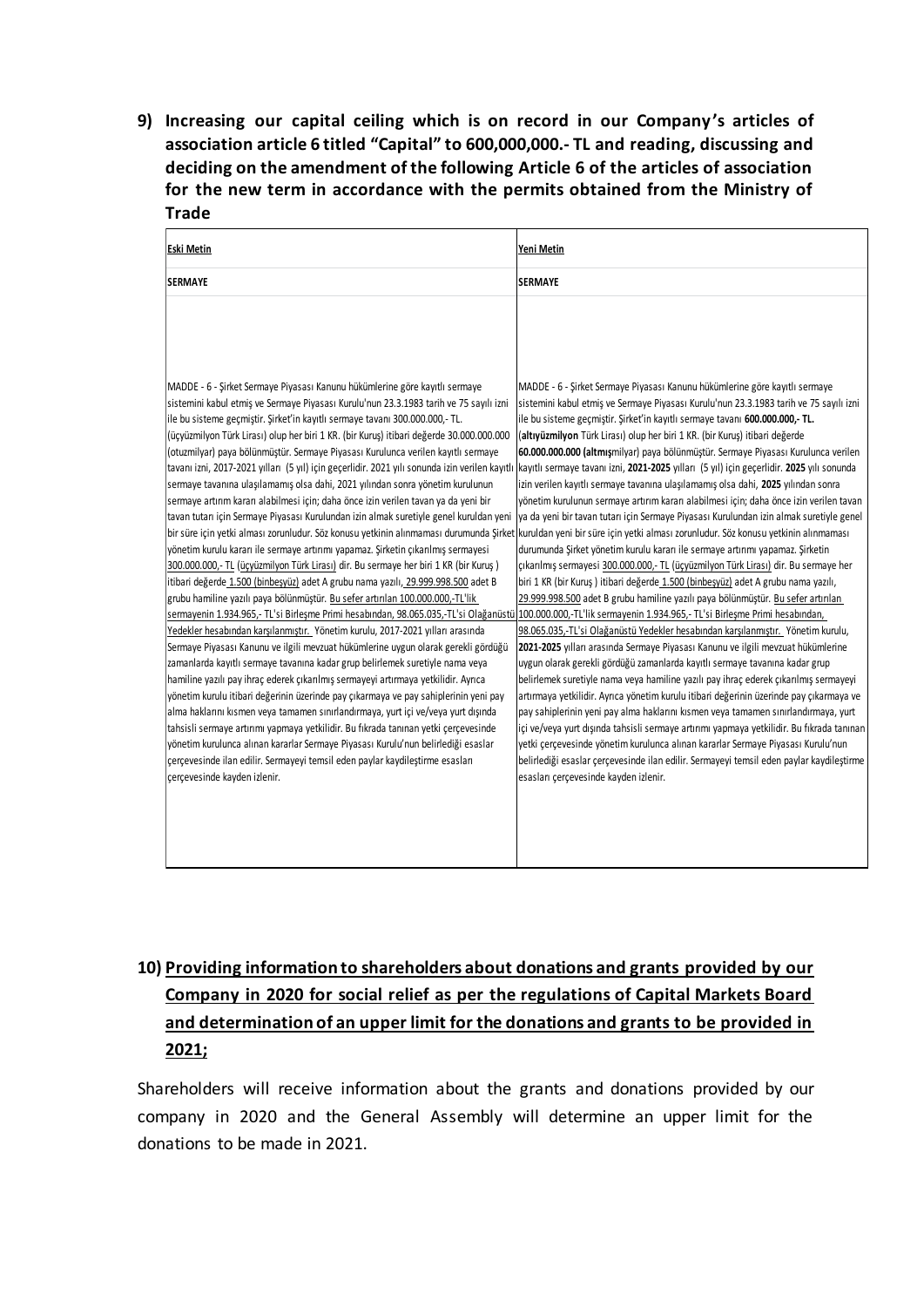# **11) As per the regulations of Capital Markets Board, giving information to shareholders about the salary system for Members of the Board of Directors and Senior Management Members**

As per the Article 4.6.2 of "Corporate Management Communiqué", salary system implemented for Members of the Board of Directors and Senior Management Members will be presented for the information of the shareholders as a separate item during the General Assembly meeting by our Company.

# **12) As per the provisions of Capital Markets Code and Turkish Commercial Code, approval of Güreli Yeminli Mali Müşavirlik ve Bağımsız Denetim Hizmetleri A.Ş. which has been elected to conduct independent audit of our company for a period of one year by the Board of Directors;**

As per the regulations of Turkish Commercial Code and Capital Markets Code, Güreli Yeminli Mali Müşavirlik ve Bağımsız Denetim Hizmetleri A.Ş., selected by the Board of Directors for a period of 1 year in order to conduct financial report audits for 2021 accounting period of our Company as well as to conduct other activities as part of the related regulations in these codes, was decided to be submitted for the approval of General Assembly.

# **13) Electing Independent Members of the Board as per the regulations of Capital Markets Board and determining their terms of office**

# **14) Determining monthly gross salaries and attendance fees for Members of the Board of Directors,**

As per the regulations of Turkish Commercial Code and Capital Market, General Assembly will decide about the monthly gross salaries and attendance fees to be given to the Members of the Board of Directors.

# **15) Giving authorization to the Members of the Board to carry out transactions in accordance with articles 395 and 396 of the Turkish Commercial Code and the Capital Market Board regulations,**

Since the ability to operate for our Members of the Board of Directors as part of the first paragraph of Article 395 of Turkish Commercial Code titled "Transaction with the Company, Prohibition on Obligation for the Company" and as part of Article 396 of the same code titled "Prohibition of Competition" requires approval of the General Assembly,